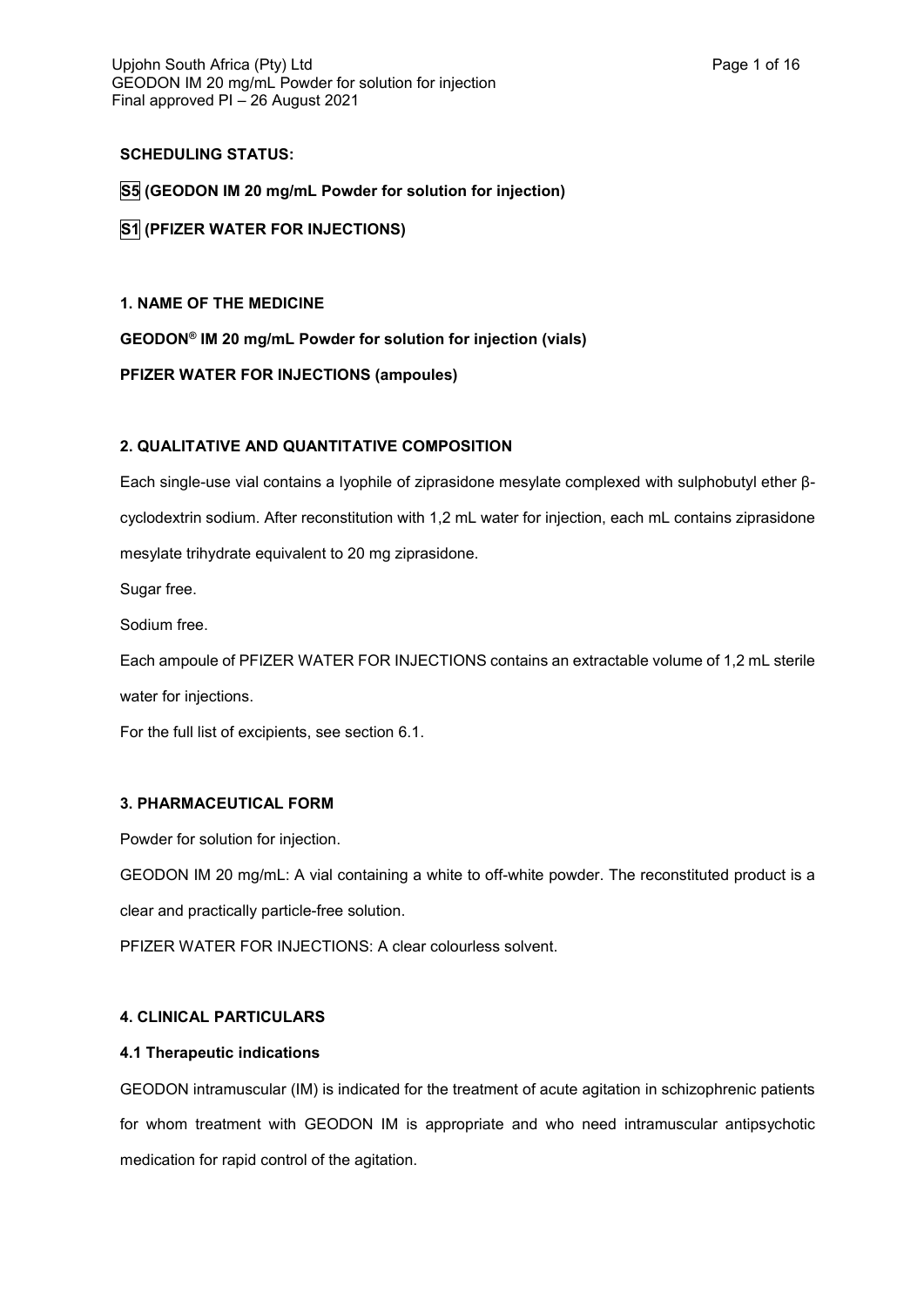## **4.2 Posology and method of administration**

Treatment with the intramuscular formulation should only be used in patients where treatment with an oral formulation is considered to be inappropriate.

# **Posology**

# *Adults*

The recommended dose is 10 mg – 20 mg administered as required up to a maximum dose of 40 mg per day. Doses of 10 mg may be administered every 2 hours. Some patients may require an initial dose of 20 mg, which can be followed by a further dose of 10 mg after 4 hours. Thereafter, doses of 10 mg may be given every 2 hours up to a maximum daily dose of 40 mg. Intramuscular administration of GEODON IM for more than 3 consecutive days has not been studied.

If long-term therapy is indicated, oral GEODON capsules, up to 80 mg twice daily, should replace the intramuscular administration as soon as possible.

# **Special populations**

# *Elderly population*

Safety and effectiveness in the elderly (65 years and over) have not been established. Treatment with intramuscular injection is not recommended to these patients (see section 4.4).

# *Renal impairment*

GEODON IM injection should be administered with caution in patients with impaired renal function (see section 5.2).

# *Hepatic impairment*

In patients with mild to moderate hepatic insufficiency, lower doses should be considered. There is a lack of experience in patients with severe hepatic insufficiency and GEODON IM should be used with caution in this group (see section 5.2).

# *Smokers*

No dosage adjustment is required in patients who smoke (see section 5.2).

# **Paediatric population**

Safety and efficacy in children under 18 years have not been established.

# **Method of administration**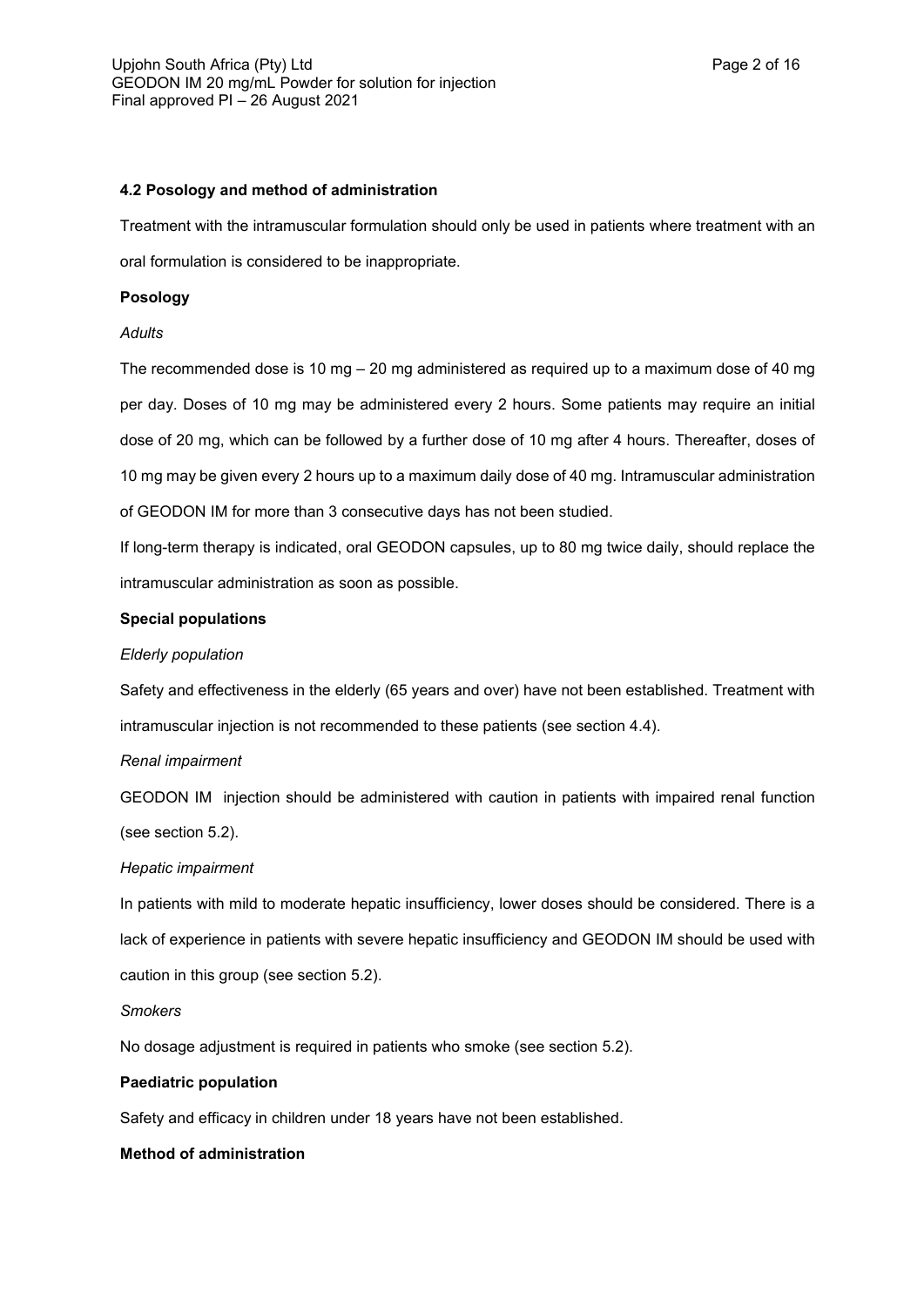For intramuscular use only. Intravenous administration must be avoided.

For instructions for reconstitution, see section 6.6.

## **4.3 Contraindications**

GEODON IM is contraindicated in patients with:

- Known hypersensitivity to ziprasidone or any of the excipients.
- Known QT interval prolongation including congenital long QT syndrome.
- Recent myocardial infarction.
- Uncompensated heart failure.
- Cardiac dysrhythmias treated with Class IA and III anti-dysrhythmic medicines (see sections 4.4).
- Pharmacokinetic/pharmacodynamic studies between GEODON IM and other medicines that prolong the QT interval have not been performed. An additive effect of GEODON IM and other medicines that prolong the QT interval cannot be excluded. Therefore, GEODON IM should not be given with dofetilide, sotalol, quinidine, mesoridazine, thioridazine, chlorpromazine, droperidol, pimozide, sparfloxacin, gatifloxacin, moxifloxacin, halofantrine, mefloquine, pentamidine, arsenic trioxide, levomethadyl acetate, dolasetron mesylate, probucol or tacrolimus. GEODON IM is also contraindicated with medicines that have demonstrated QT prolongation as one of their pharmacodynamic effects (see section 4.4).
- Pregnancy and lactation, as teratogenicity has been demonstrated in animal studies (see section 4.6).
- The safety and efficacy of GEODON IM injection has not been evaluated in children under the age of 18 years.

## **4.4 Special warnings and precautions for use**

## *QT interval*

**GEODON IM use should be avoided in combination with other medicines that are known to prolong the QTc interval (see section 4.3 and section 4.5). Additionally, medical practitioners should be alert to the identification of other medicines that have been consistently observed to prolong the QT<sup>c</sup> interval. Such medicines should not be prescribed with GEODON IM. GEODON**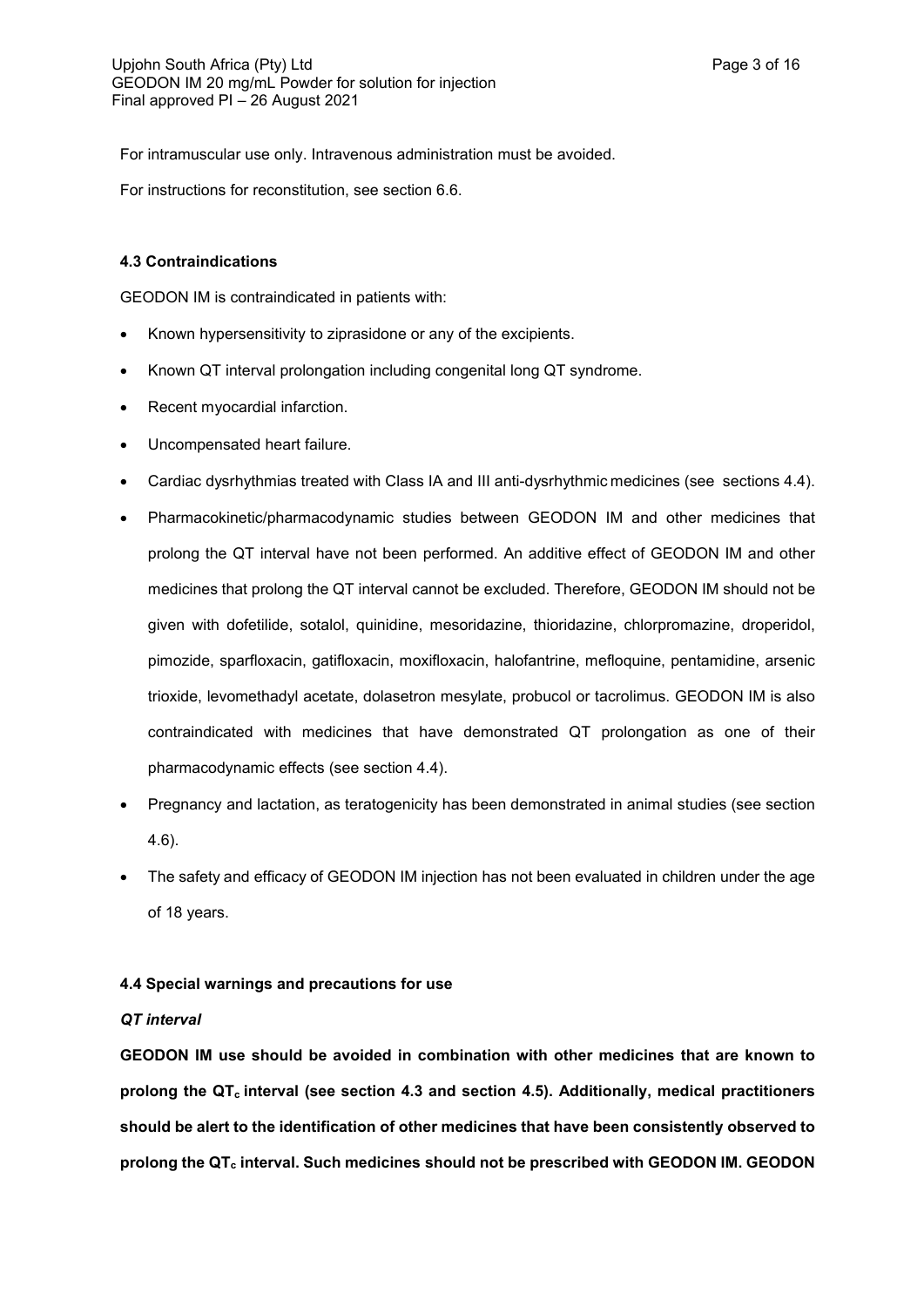**IM should also be avoided in patients with congenital long QT syndrome and in patients with a history of cardiac dysrhythmias (see section 4.3).**

**A study directly comparing the QT/QTc prolonging effect of oral GEODON IM with several other medicines effective in the treatment of schizophrenia was conducted in patient volunteers. In the first phase of the trial, ECGs were obtained at the time of maximum plasma concentration when the medicine was administered alone. In the second phase of the trial, ECGs were obtained at the time of maximum plasma concentration while the medicine was co-administered with an inhibitor of the CYP4503A4 metabolism of the medicine.**

**In the first phase of the study, the mean change in the QT<sup>c</sup> from baseline was calculated for each medicine, using a sample-based correction that removes the effect of heart rate on the QT interval. The mean increase in QT<sup>c</sup> from baseline for GEODON IM ranged from approximately 9 to 14 msec greater than for four of the comparator medicines (risperidone, olanzapine, quetiapine and haloperidol), but was approximately 14 msec less than the prolongation observed for thioridazine.**

**In the second phase of the study, the effect of GEODON IM on QT<sup>c</sup> length was not augmented by the presence of a metabolic inhibitor (ketoconazole 200 mg twice daily).**

**In placebo-controlled trials, oral GEODON IM increased the mean QT<sup>c</sup> interval compared to placebo by approximately 10 msec at the highest recommended daily dose of 160 mg.**

**Patients with low serum potassium and/or magnesium should be repleted with those electrolytes before proceeding with treatment. It is essential to periodically monitor serum electrolytes in patients for whom diuretic therapy is introduced during GEODON IM treatment. Persistently prolonged QT<sup>c</sup> intervals may also increase the risk of further prolongation and dysrhythmia, but it is not clear that routine screening ECG measures are effective in detecting such patients. Rather, GEODON IM should be avoided in patients with histories of significant cardiovascular illness e.g. QT prolongation, recent acute myocardial infarction, uncompensated heart failure or cardiac dysrhythmia (see section 4.3***)***. GEODON IM should be discontinued in patients who are found to have persistent QT<sup>c</sup> measurements > 500 msec.**

**For patients taking GEODON IM who experience symptoms that could indicate the occurrence of torsade de pointes e.g. dizziness, palpitations, or syncope, the medical practitioner should**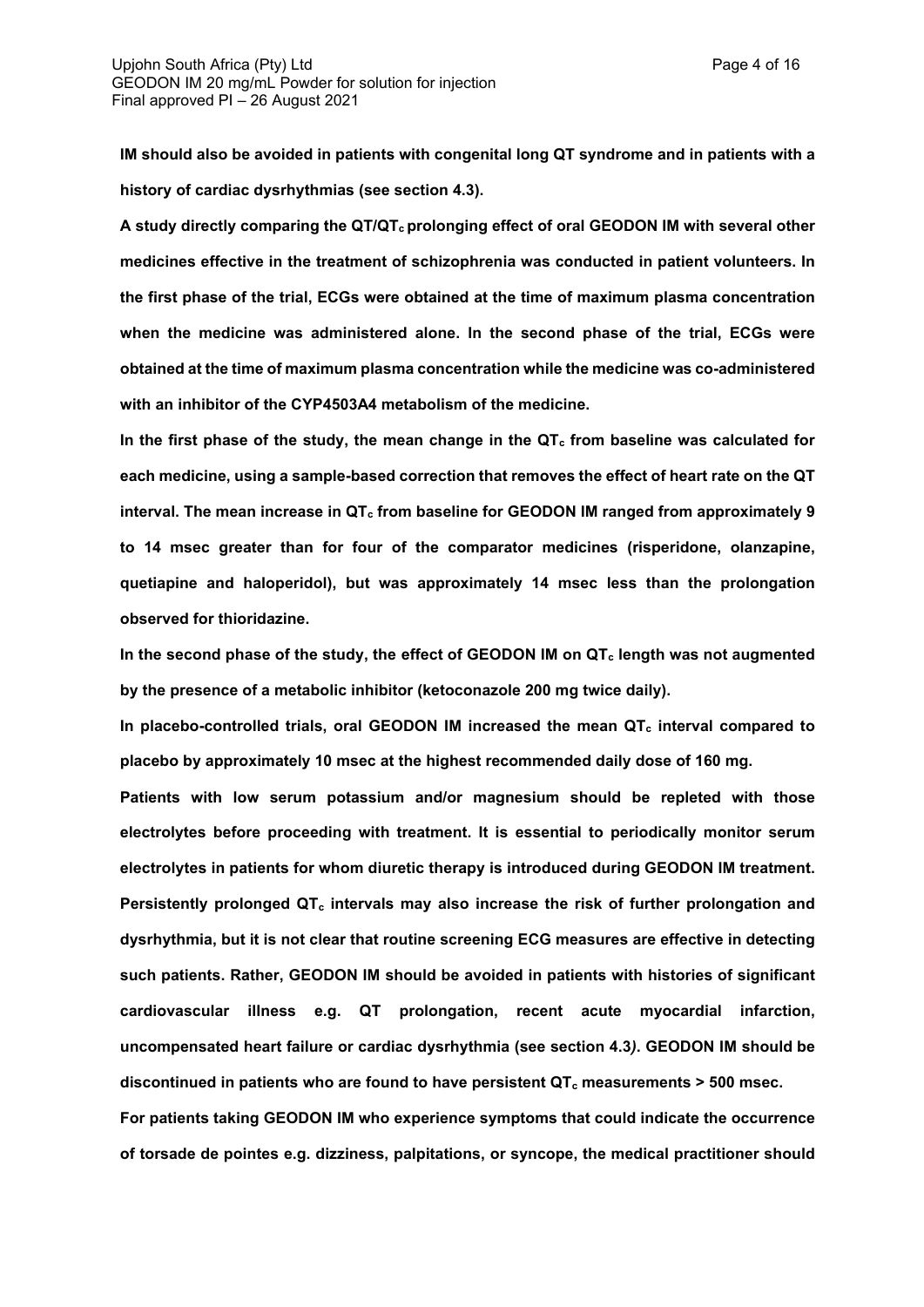# **initiate further evaluation e.g. Holter monitoring may be useful. There have been post-marketing reports of torsade de pointes in patients with multiple confounding risk factors taking GEODON**

## **IM. A causal relationship with GEODON IM has not been established.**

## *Elderly (> 65 years)*

Elderly patients have not been included in clinical trials in sufficient numbers. Thus, no recommendations as regards dosing could be given and intramuscular treatment in these patients is not recommended.

## *Neuroleptic malignant syndrome (NMS)*

Neuroleptic malignant syndrome (NMS), a potentially fatal complex has been reported in association with GEODON IM. The management of NMS should include immediate discontinuation of all antipsychotic medication, including GEODON IM.

## *Severe cutaneous adverse reactions*

Drug reaction with eosinophilia and systemic symptoms (DRESS) has been reported with GEODON IM exposure. DRESS consists of a combination of three or more of the following: cutaneous reaction (such as rash or exfoliative dermatitis), eosinophilia, fever, lymphadenopathy and one or more systemic complications such as hepatitis, nephritis, pneumonitis, myocarditis, and pericarditis.

Other severe cutaneous adverse reactions, such as Stevens-Johnson syndrome, have been reported with GEODON IM exposure.

Severe cutaneous adverse reactions are sometimes fatal. Discontinue GEODON IM if severe cutaneous adverse reactions occur.

## *Cardiovascular disease*

Safety and effectiveness in patients with cardiovascular disease have not been established (see section 4.3).

## *Blood pressure*

Dizziness, tachycardia and postural hypotension are not unusual in patients following intramuscular administration of GEODON IM. Single cases of hypertension have also been reported. Caution should be exercised, particularly in ambulatory patients.

## *Tardive dyskinesia*

Although in clinical trials the incidence of treatment emergent tardive dyskinesia was comparable in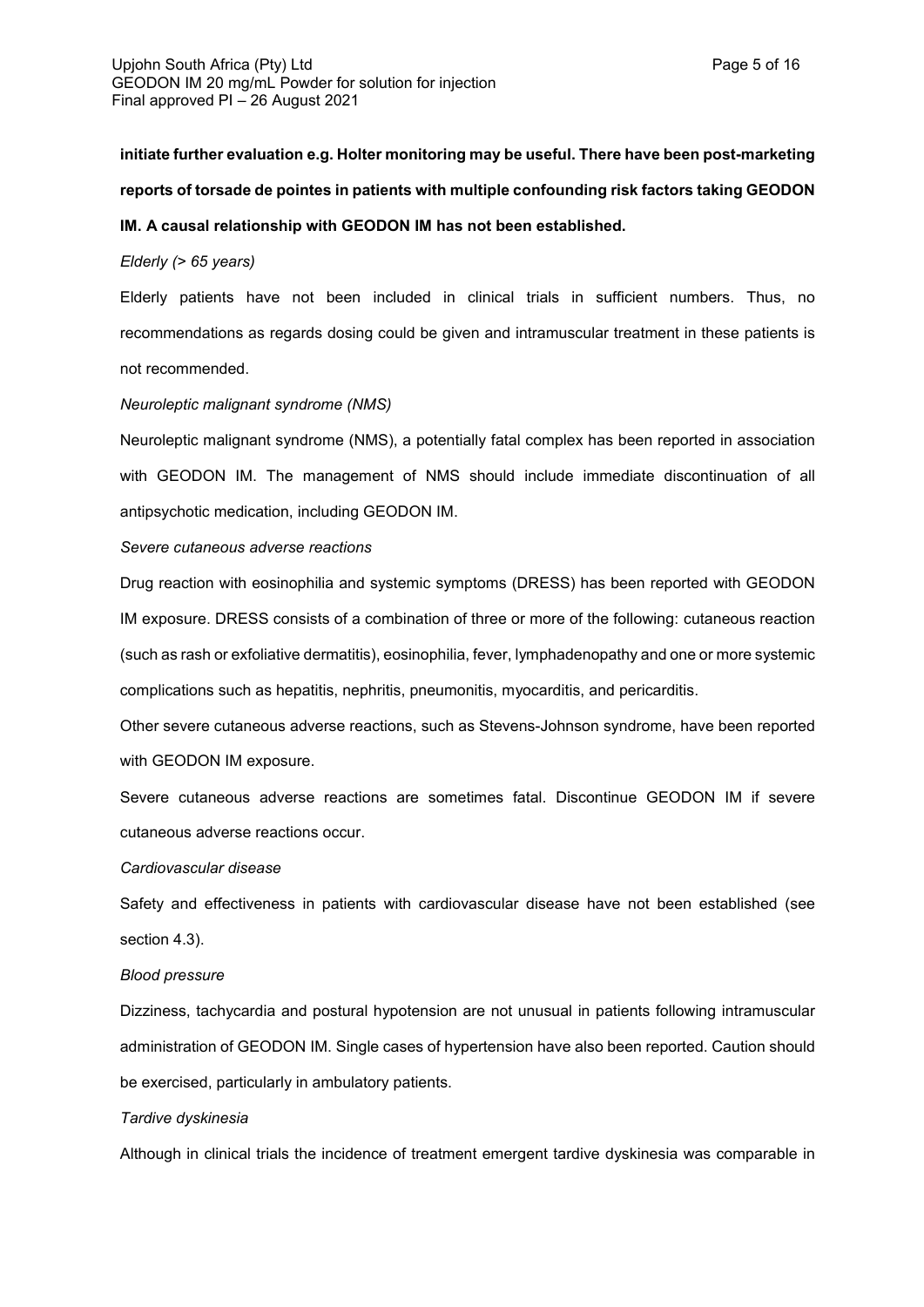patients receiving GEODON IM and placebo, the risk of tardive dyskinesia may increase with longterm exposure. Therefore, if signs or symptoms of tardive dyskinesia appear in a patient on GEODON IM, a dose reduction or medicine discontinuation should be considered. These symptoms can temporarily deteriorate or even arise after discontinuation of treatment.

#### *Falls*

GEODON IM may cause somnolence, dizziness, postural hypotension, gait disturbance, which may lead to falls. Caution should be taken when treating patients at higher risk, and a lower starting dose should be considered (e.g. elderly or debilitated patients) (see section 4.2).

#### *Seizures*

Caution is recommended when treating patients with a history of seizures.

#### *Increased mortality in elderly patients with dementia-related psychosis*

Elderly patients with dementia-related psychosis have been shown to be at an increased risk of death and/or potentially, cerebrovascular adverse events compared with placebo when treated with some atypical antipsychotic medicines. GEODON IM is not approved for the treatment of elderly patients with dementia-related psychosis.

## *Venous thromboembolism*

Cases of venous thromboembolism (VTE) have been reported with antipsychotic medicines. Since patients treated with antipsychotics often present with acquired risk factors for VTE, all possible risk factors for VTE should be identified before and during treatment with GEODON IM and preventive measures undertaken.

#### *Priapism*

Cases of priapism have been reported with antipsychotic use, including GEODON IM. This adverse reaction, as with other psychotropic medicines, did not appear to be dose-dependent and did not correlate with the duration of treatment.

#### *Post-marketing reports of mortality*

Fatalities with the use of GEODON IM, generally in patients with multiple confounding risk factors, have been reported. Although a causal relationship has not been established, GEODON IM should be used with caution.

#### *Suicide*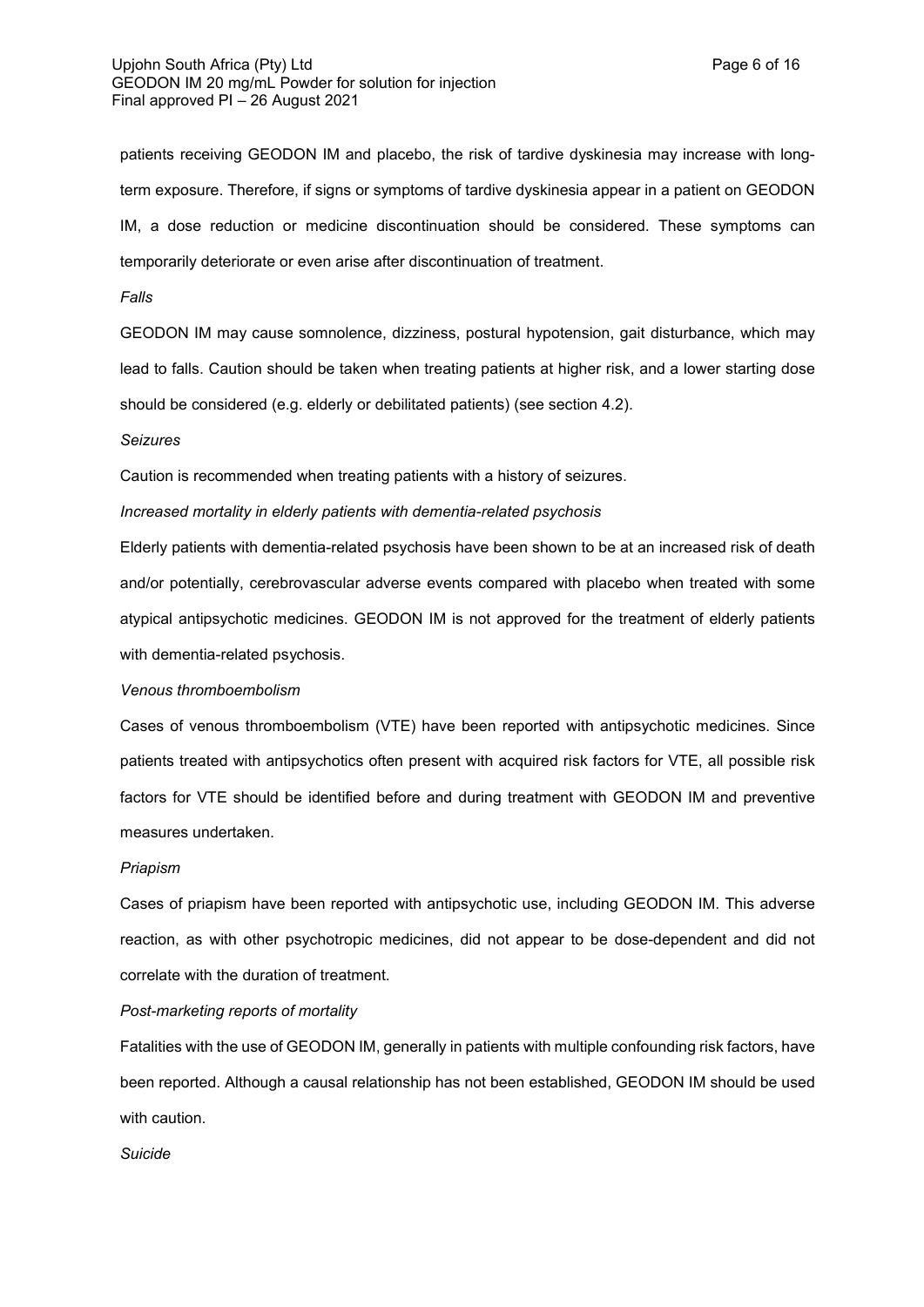Close supervision of high-risk patients for suicide should accompany medicine therapy.

## *Hyperglycaemia and diabetes mellitus*

Hyperglycaemia, in some cases extreme and associated with ketoacidosis or hyperosmolar non-ketotic coma or death, has been reported in patients treated with GEODON IM.

Patients with an established diagnosis of diabetes mellitus who are started on GEODON IM should be monitored regularly for worsening of glucose control.

Patients with risk factors for diabetes mellitus (e.g. obesity, family history of diabetes) who are starting treatment with GEODON IM should be monitored for symptoms of hyperglycaemia including polydipsia, polyuria, polyphagia, and weakness. Patients who develop symptoms of hyperglycaemia during treatment with GEODON IM should undergo fasting blood glucose testing.

In some cases, hyperglycaemia has resolved when GEODON IM was discontinued; however, some patients required continuation of anti-diabetic treatment despite discontinuation of the suspect medicine.

## *GEODON IM contains sodium*

GEODON IM contains less than 1 mmol sodium (23 mg) per mL of reconstituted solution for injection. Patients on low sodium diets can be informed that this medicine is essentially 'sodium free'.

# **4.5 Interaction with other medicines and other forms of interaction**

Class IA and III anti-dysrhythmics – see section 4.3 and section 4.4.

Concomitant use with other medicines that prolong QT interval – see section 4.4.

## *CNS medicines/alcohol*

Given the primary CNS effects of GEODON IM, caution should be used when it is taken in combination with other centrally acting medicines, including alcohol and medicines acting on the dopaminergic and serotonergic systems.

# *Effect of GEODON IM on other medicines*

All interaction studies have been conducted with oral GEODON.

An *in vivo* study with dextromethorphan showed no marked inhibition with CYP2D6 at plasma concentrations 50 % lower than those obtained after 40 mg GEODON twice daily. *In vitro* data indicated that GEODON may be a modest inhibitor of CYP2D6 and CYP3A4. However, it is unlikely that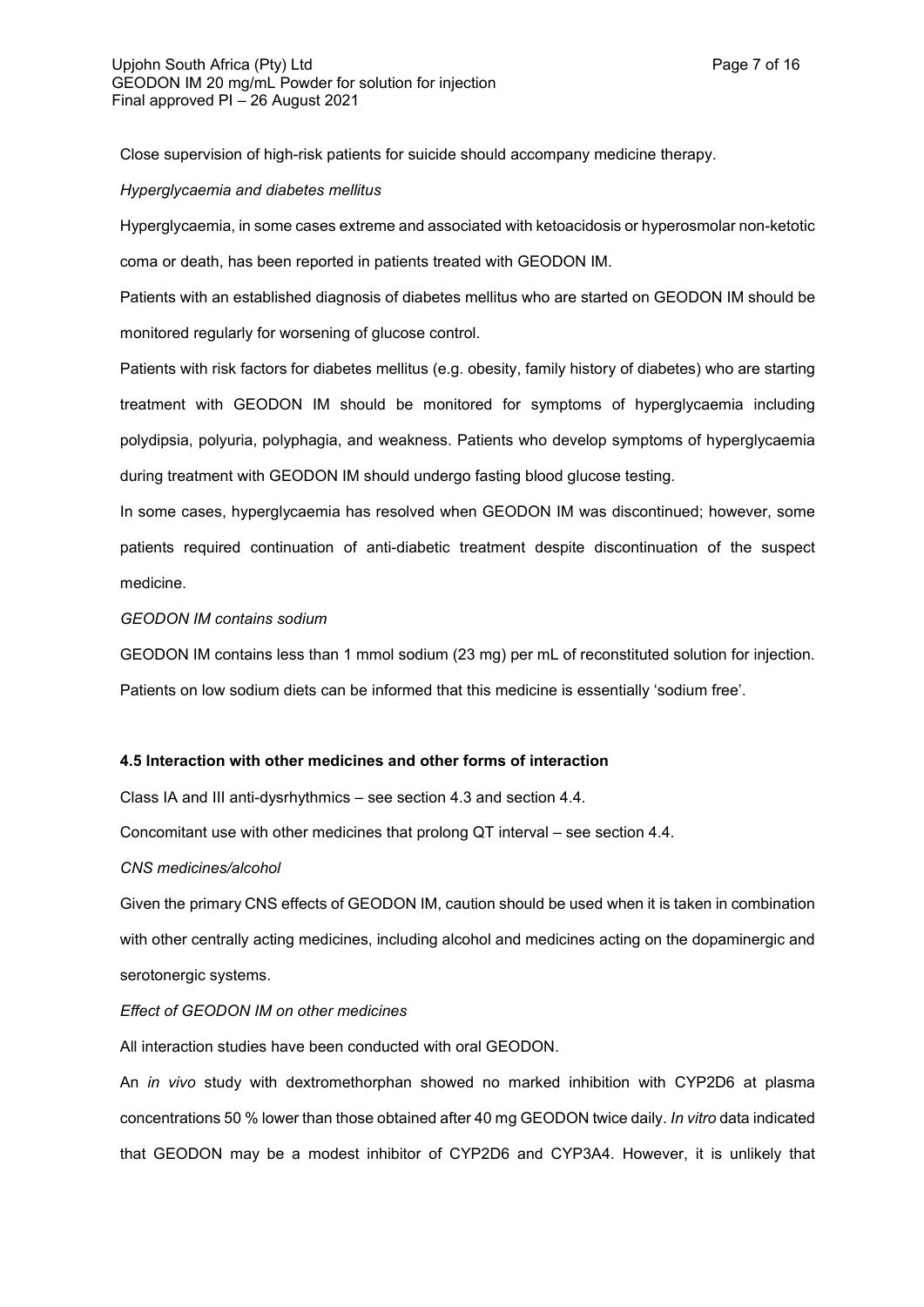GEODON will affect the pharmacokinetics of medicines metabolised by these cytochrome P450 isoforms to a clinically relevant extent.

Oral contraceptives – GEODON administration resulted in no significant change to the pharmacokinetics of estrogen (ethinyl estradiol, a CYP3A4 substrate) or progesterone components.

Lithium – Co-administration of GEODON had no effect on the pharmacokinetics of lithium.

## *Effects of other medicines on GEODON IM*

The CYP3A4 inhibitor ketoconazole (400 mg/day) increased the serum concentrations of GEODON by < 40 %. The serum concentrations of S-methyl-dihydroziprasidone and ziprasidone sulphoxide, at the expected  $T_{\text{max}}$  of GEODON, were increased by 55 % and 8 % respectively. No additional QT<sub>c</sub> prolongation was observed. Changes in pharmacokinetics due to co-administration of potent CYP3A4 inhibitors are unlikely to be of clinical importance.

Carbamazepine therapy, 200 mg twice daily for 21 days, resulted in a decrease of approximately 35 % in the exposure to GEODON.

Antacid – multiple doses of aluminium and magnesium containing antacid or cimetidine did not affect the pharmacokinetics of GEODON.

## *Serotonergic medicines*

In isolated cases, there have been reports of serotonin syndrome temporally associated with the therapeutic use of GEODON in combination with other serotonergic medicines such as SSRIs (see section 4.8). The features of serotonin syndrome can include confusion, agitation, fever, sweating, ataxia, hyperreflexia, myoclonus and diarrhoea.

#### *Protein binding*

GEODON extensively binds to plasma proteins. The *in vitro* plasma protein binding of GEODON was not altered by warfarin or propranolol, two highly protein-bound medicines, nor did GEODON alter the binding of these medicines in human plasma. Thus, the potential for medicine interactions with GEODON due to displacement is unlikely.

# **4.6 Fertility, pregnancy and lactation**

#### **Pregnancy**

GEODON IM is not recommended in pregnancy and lactation (see section 4.3).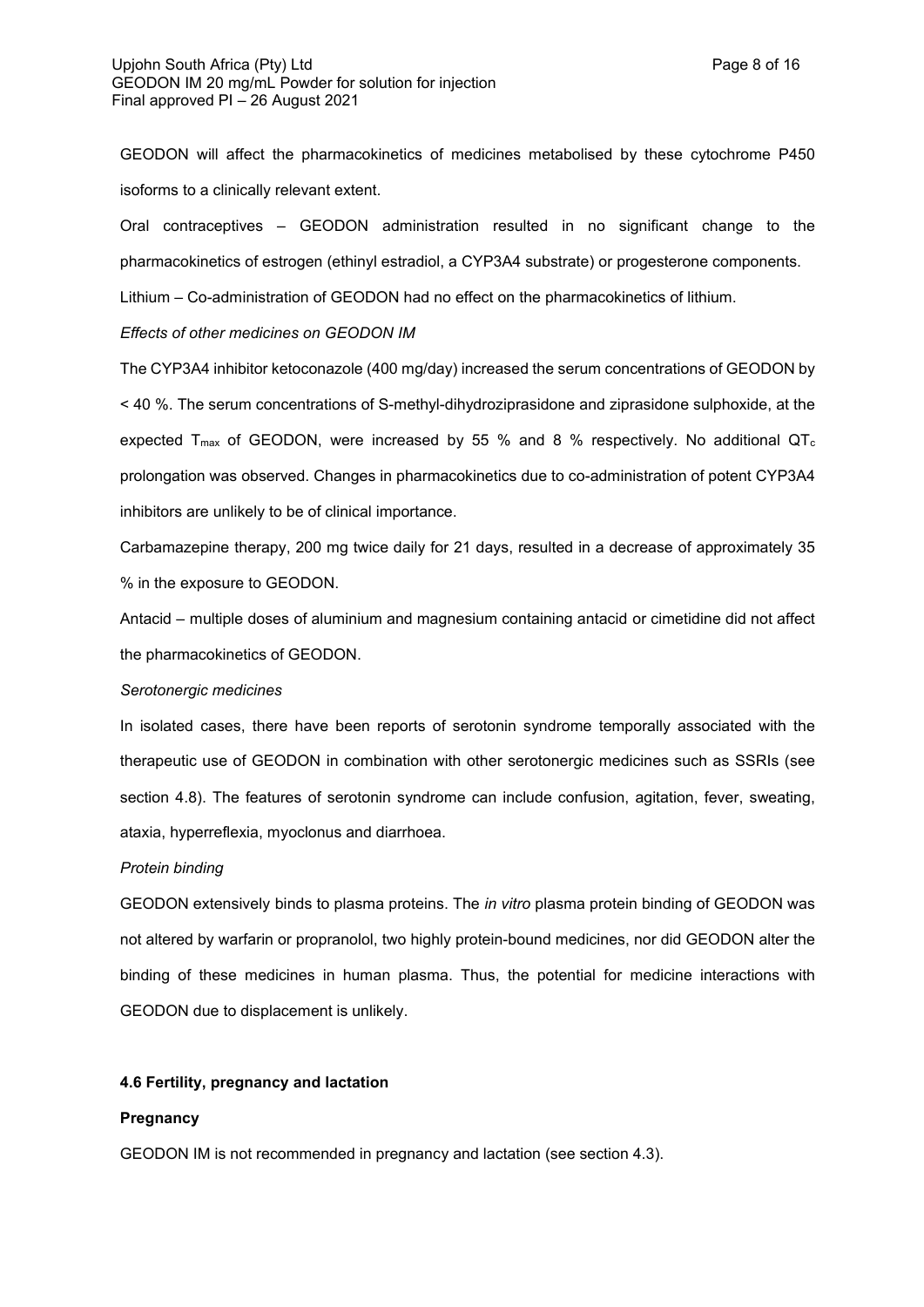Safety in pregnancy and lactation has not been demonstrated – teratogenicity was demonstrated in animal studies (see section 4.3).

## **Women of childbearing potential**

Women of childbearing potential receiving GEODON IM should use an appropriate method of contraception.

## **Breastfeeding**

There are no adequate and well-controlled studies in lactating women. A single case report found that GEODON IM was detectable in breast milk. Patients should be advised not to breastfeed an infant if they are receiving GEODON IM.

# **4.7 Effects on ability to drive and use machines**

Administration of GEODON IM results in somnolence. Patients should be instructed not to drive or operate machines until this effect has resolved.

## **4.8 Undesirable effects**

## *Summary of the safety profile*

The table below contains adverse events with possible, probable or unknown relationship to GEODON IM in flexible dose phase 2/3 trials. The most common reactions were nausea, sedation, dizziness, injection site pain, headache and somnolence.

*Tabulated summary of adverse reactions*

All adverse reactions are listed by class and frequency: Very common ( $\geq 1/10$ ); common ( $\geq 1/100$  to <1/10); uncommon (≥ 1/1 000 to <1/100); rare (≥ 1/10 000 to < 1/1 000); very rare (< 1/10 000); not known (cannot be estimated from the available data).

Some of the symptoms reported as adverse reactions may be associated symptoms of underlying disease.

| System organ class       | <b>Frequency</b> | <b>Adverse reaction</b> |
|--------------------------|------------------|-------------------------|
| Immune system disorders  | Not known        | Anaphylactic reaction   |
| Metabolism and nutrition | Uncommon         | Decreased appetite      |
| disorders                |                  |                         |
|                          |                  |                         |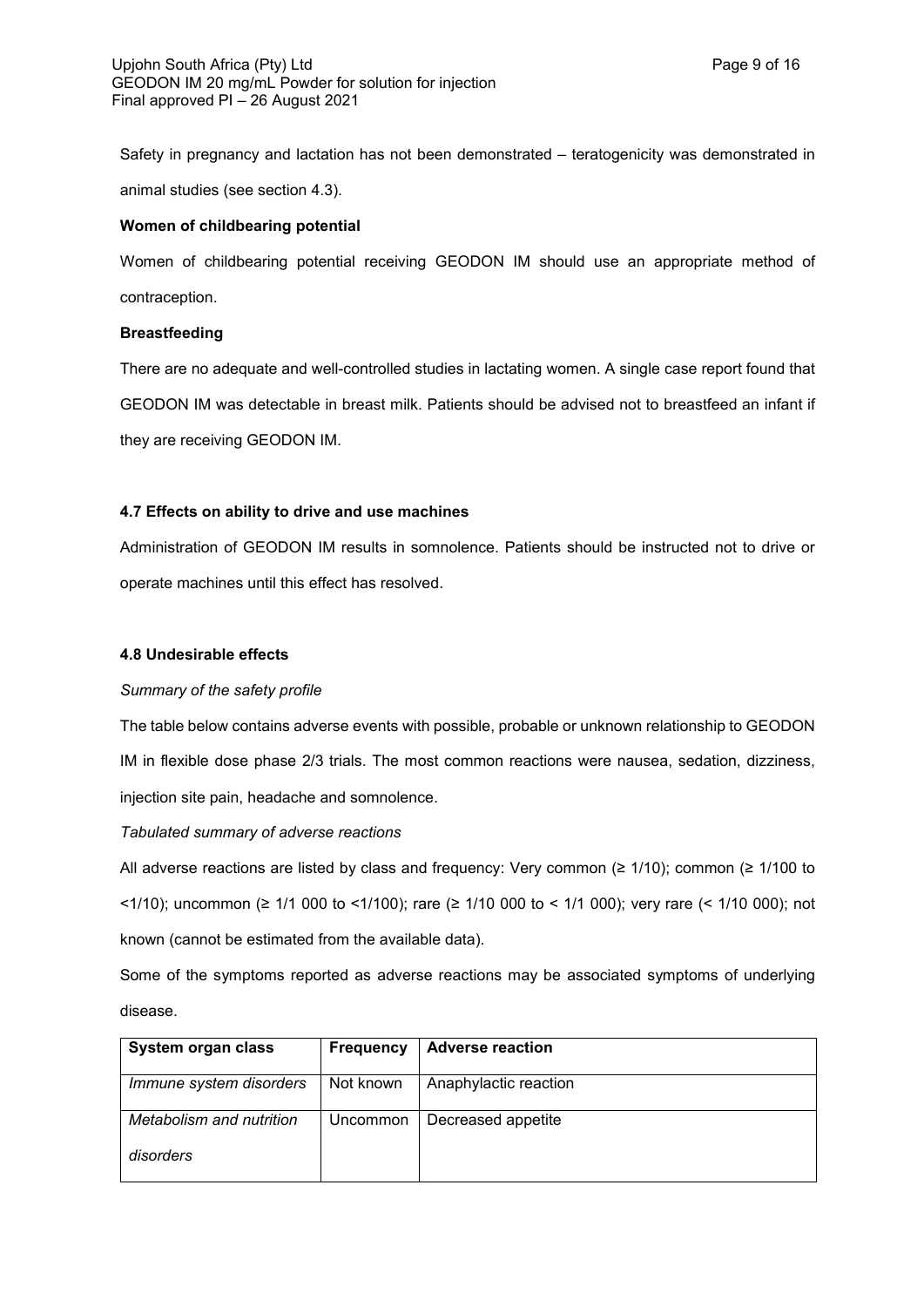| Psychiatric disorders      | Common   | Agitation                                              |
|----------------------------|----------|--------------------------------------------------------|
|                            | Uncommon | Psychotic disorder, antisocial behaviour, tic,         |
|                            |          | personality disorder, psychosis                        |
| Nervous system disorders   | Common   | Extrapyramidal disorder, akathisia, tremor,            |
|                            |          | somnolence, headache, dizziness, sedation              |
|                            | Uncommon | Dyskinesia, parkinsonism, cogwheel rigidity,           |
|                            |          | dysarthria, dyspraxia, postural dizziness, aphasia     |
| Ear and labyrinth          | Uncommon | Vertigo                                                |
| disorders                  |          |                                                        |
| Cardiac disorders          | Uncommon | Bradycardia                                            |
| Vascular disorders         | Common   | Hypertension                                           |
|                            | Uncommon | Flushing                                               |
| Respiratory, thoracic and  | Uncommon | Laryngospasm                                           |
| mediastinal disorders      |          |                                                        |
| Gastrointestinal disorders | Common   | Nausea, constipation, dry mouth                        |
|                            | Uncommon | Diarrhoea, loose stools                                |
| Skin and subcutaneous      | Uncommon | Hyperhidrosis                                          |
| tissue disorders           |          |                                                        |
| Musculoskeletal and        | Common   | Muscle rigidity                                        |
| connective tissue          |          |                                                        |
| disorders                  |          |                                                        |
| Renal and urinary          | Rare     | Dysuria                                                |
| disorders                  |          |                                                        |
| General disorders and      | Common   | Asthenia, injection site pain, injection site burning, |
| administration site        |          | fatigue                                                |
| conditions                 | Uncommon | Medicine withdrawal syndrome, influenza like illness,  |
|                            |          | injection site discomfort, injection site irritation   |
| Investigations             | Uncommon | Decreased blood pressure, increased hepatic enzyme     |

In short-term and long-term GEODON IM clinical trials, the incidence of seizures and hypotension was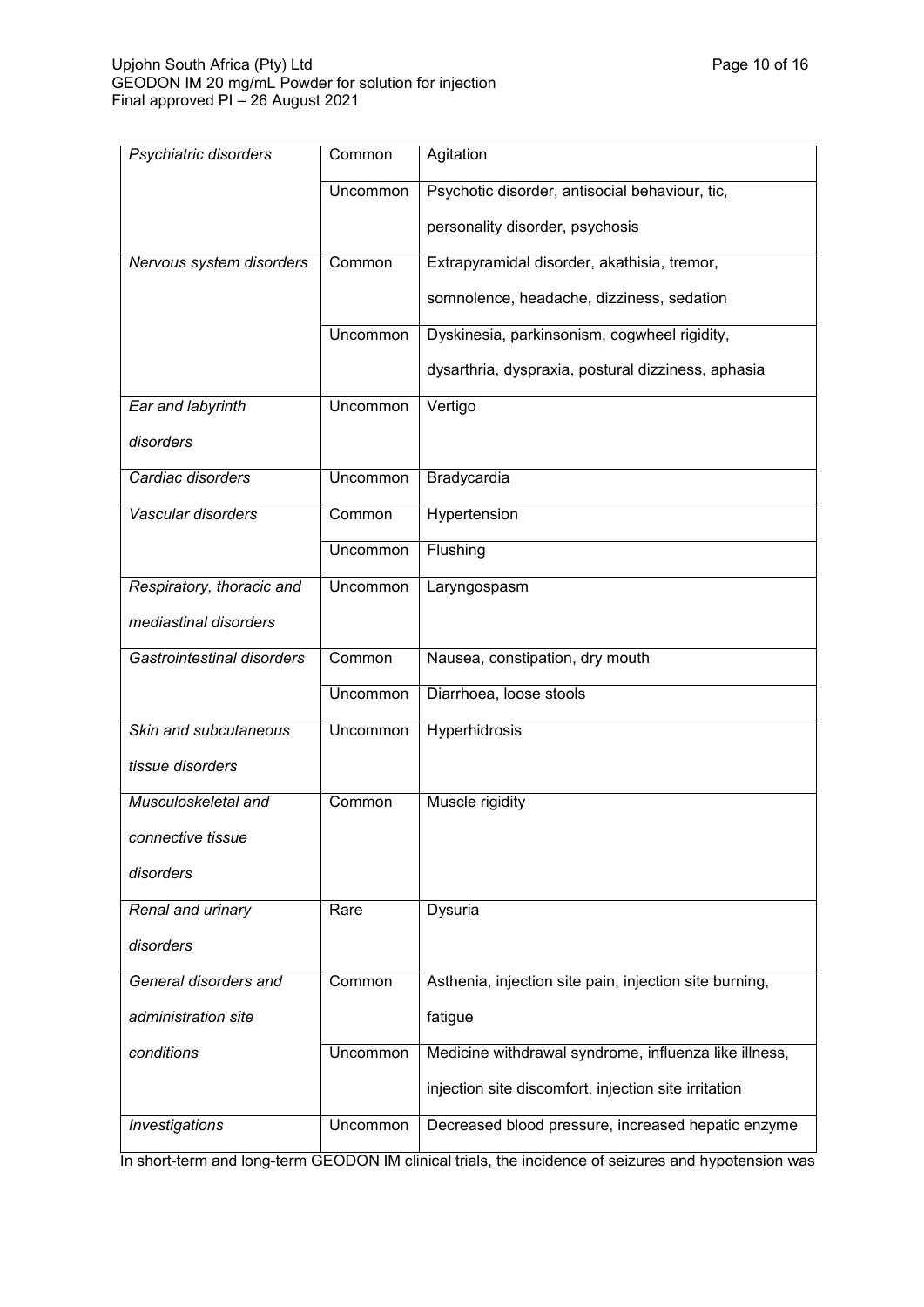uncommon, occurring in less than 1 % of GEODON IM-treated patients.

In long-term maintenance treatment in clinical trials, prolactin levels in patients treated with GEODON IM were sometimes elevated, but, in most patients, returned to normal ranges without cessation of treatment. In addition, potential clinical manifestation (e.g. gynaecomastia and breast enlargement) was rare.

*Post-marketing experience*

The following adverse events have been reported during post-marketing experience:

| System organ class         | <b>Adverse reaction</b>                                               |
|----------------------------|-----------------------------------------------------------------------|
| Immune system disorders    | Hypersensitivity                                                      |
| Psychiatric disorders      | Insomnia, mania, hypomania                                            |
| Nervous system disorders   | Dystonia, syncope, neuroleptic malignant syndrome, serotonin          |
|                            | syndrome, tardive dyskinesia, facial droop                            |
| Cardiac disorders          | Tachycardia, torsade de pointes                                       |
| Vascular disorders         | Hypotension, orthostatic hypotension, venous embolism                 |
| Gastrointestinal disorders | Vomiting, dysphagia, tongue oedema                                    |
| Skin and subcutaneous      | Allergic reaction, rash, drug reaction with eosinophilia and systemic |
| tissue disorders           | symptoms (DRESS), angioedema                                          |
| Renal and urinary          | Urinary incontinence, enuresis                                        |
| disorders                  |                                                                       |
| Reproductive system and    | Priapism, galactorrhoea                                               |
| breast disorders           |                                                                       |

*Reporting of suspected adverse reactions*

Reporting suspected adverse reactions after authorisation of the medicine is important. It allows continued monitoring of the benefit/risk balance of the medicine. Health care providers are asked to report any suspected adverse reactions to SAHPRA via the "**6.04 Adverse Drug Reactions Reporting**  Form", found online under SAHPRA's publications:<https://www.sahpra.org.za/Publications/Index/8>.

# **4.9 Overdose**

Experience with GEODON IM overdosage is limited. With oral dosing, the largest confirmed single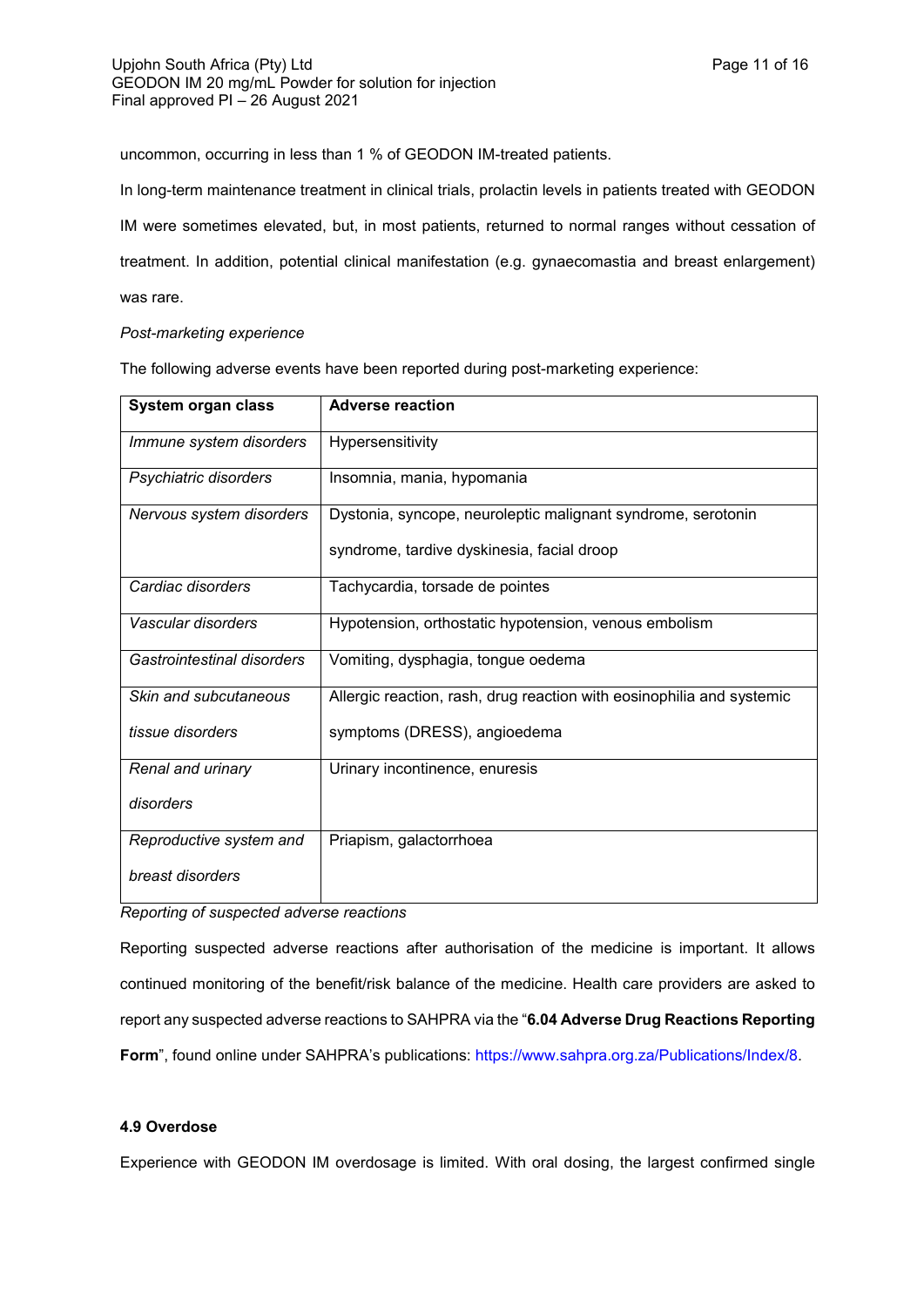ingestion is 12 800 mg. In this case, extrapyramidal symptoms and a  $QT_c$  interval of 446 msec (with no cardiac sequelae) were reported. In overdose cases in general, the most commonly reported symptoms are extrapyramidal symptoms, somnolence, tremor and anxiety. In cases of acute overdosage, establish and maintain an airway and ensure adequate ventilation and oxygenation. The possibility of obtundation, seizures or dystonic reaction of the head and neck following overdosage may create a risk of aspiration with induced emesis. Cardiovascular monitoring should commence immediately and should include continuous electrocardiographic monitoring to detect possible dysrhythmias. There is no specific antidote to GEODON IM.

#### **5. PHARMACOLOGICAL PROPERTIES**

#### **5.1 Pharmacodynamic properties**

Category and class: A 2.6.5 Central nervous system depressants: Tranquillisers: Miscellaneous structures

Ziprasidone has a high affinity for dopamine type  $2 (D<sub>2</sub>)$  receptors and substantially higher affinity for serotonin type  $2_A (5HT_{2A})$  receptors. Receptor blockade, 12 hours after a single oral dose of 40 mg, was greater than 80 % for serotonin type  $2_A$  and greater than 50 % for  $D_2$  using positron emission tomography (PET). Ziprasidone also interacts with serotonin  $5HT_{2C}$ ,  $5HT_{1D}$  and  $5HT_{1A}$  receptors where its affinities for these sites are equal to or greater than its affinity for the  $D<sub>2</sub>$  receptor. Ziprasidone has moderate affinity for neuronal serotonin and norepinephrine transporters. Ziprasidone demonstrates moderate affinity at histamine H<sub>1</sub>- and alpha<sub>1</sub>-receptors. Ziprasidone demonstrates negligible affinity for muscarinic M1-receptors.

Ziprasidone has been shown to be an antagonist at both serotonin type  $2_A (5HT<sub>2A</sub>)$  and dopamine type 2 (D2) receptors. It is proposed that the antipsychotic activity is mediated, in part, through this combination of antagonist activities. Ziprasidone is also a potent antagonist at  $5HT_{2C}$  and  $5HT_{1D}$ receptors, a potent agonist at the  $5HT<sub>1A</sub>$  receptor and inhibits neuronal reuptake of norepinephrine and serotonin.

## **5.2 Pharmacokinetic properties**

*Absorption*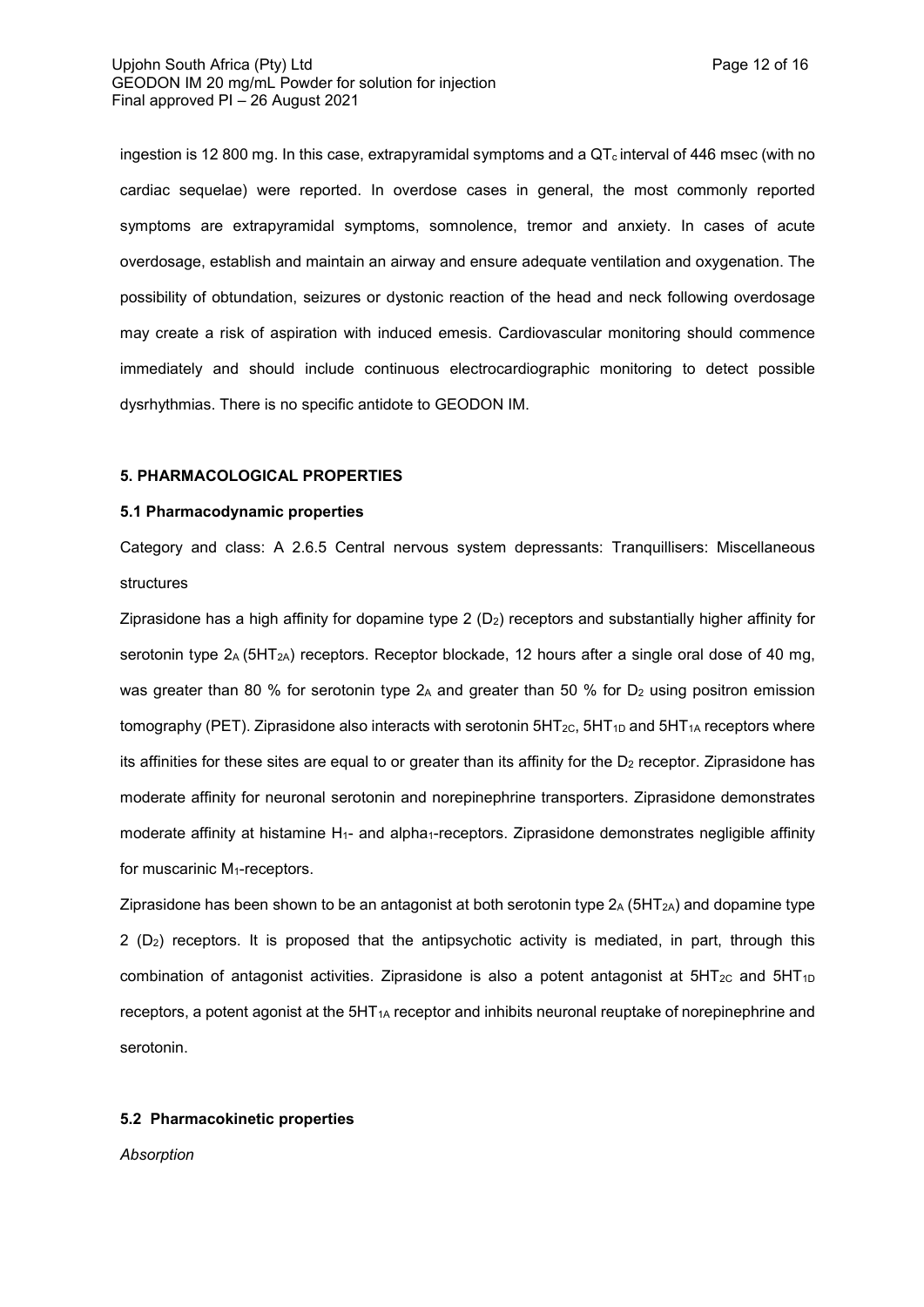#### Upjohn South Africa (Pty) Ltd **Page 13 of 16** Page 13 of 16 GEODON IM 20 mg/mL Powder for solution for injection Final approved PI – 26 August 2021

The bioavailability of ziprasidone administered intramuscularly is 100 %. After intramuscular administration of single doses, peak serum concentrations typically occur at approximately 30 – 60 minutes post-dose. Exposure increases in a dose-related manner and following 3 days of intramuscular dosing, little accumulation is observed.

#### *Distribution*

The volume of distribution is approximately 1,1 L/kg. Ziprasidone is more than 99 % protein bound in serum.

#### *Biotransformation*

The mean terminal half-life on the third day of dosing ranged from 8 to 10 hours. The mean terminal half-life of ziprasidone after intravenous administration is 6 hours. Mean systemic clearance of ziprasidone administered intravenously is 5 mL/min/kg. Approximately 20 % of the dose is excreted in urine, and approximately 66 % is eliminated in faeces.

## *Elimination*

Ziprasidone is extensively metabolised after oral administration with only a small amount excreted in urine (< 1 %) or faeces (< 4 %) as unchanged medicine. Ziprasidone is primarily cleared via three proposed metabolic routes to yield four major circulating metabolites, benzisothiazole piperazine (BITP) sulphoxide, BITP sulphone, ziprasidone sulphoxide and S-methyl-dihydroziprasidone. Unchanged ziprasidone represents about 44 % of total medicine-related material in serum.

An *in vivo* study suggests that conversion to S-methyl dihydroziprasidone is the major route of metabolism for ziprasidone. *In vitro* studies indicate that this metabolite arises via aldehyde oxidase catalysed reduction, with subsequent S-methylation. Oxidative metabolism, principally via CYP3A4 with potential contribution of CYP1A2, is also involved.

Ziprasidone, S-methyl-dihydroziprasidone, and ziprasidone sulphoxide, when tested *in vitro,* share properties that may predict a QTc-prolonging effect. S-methyl-dihydroziprasidone is mainly eliminated in faeces presumably by biliary excretion with a minor contribution by CYP3A4 catalysed metabolism. Ziprasidone sulphoxide is eliminated through renal excretion and by secondary metabolism catalysed by CYP3A4.

## **Special populations**

Pharmacokinetic screening of patients treated orally has not revealed any significant pharmacokinetic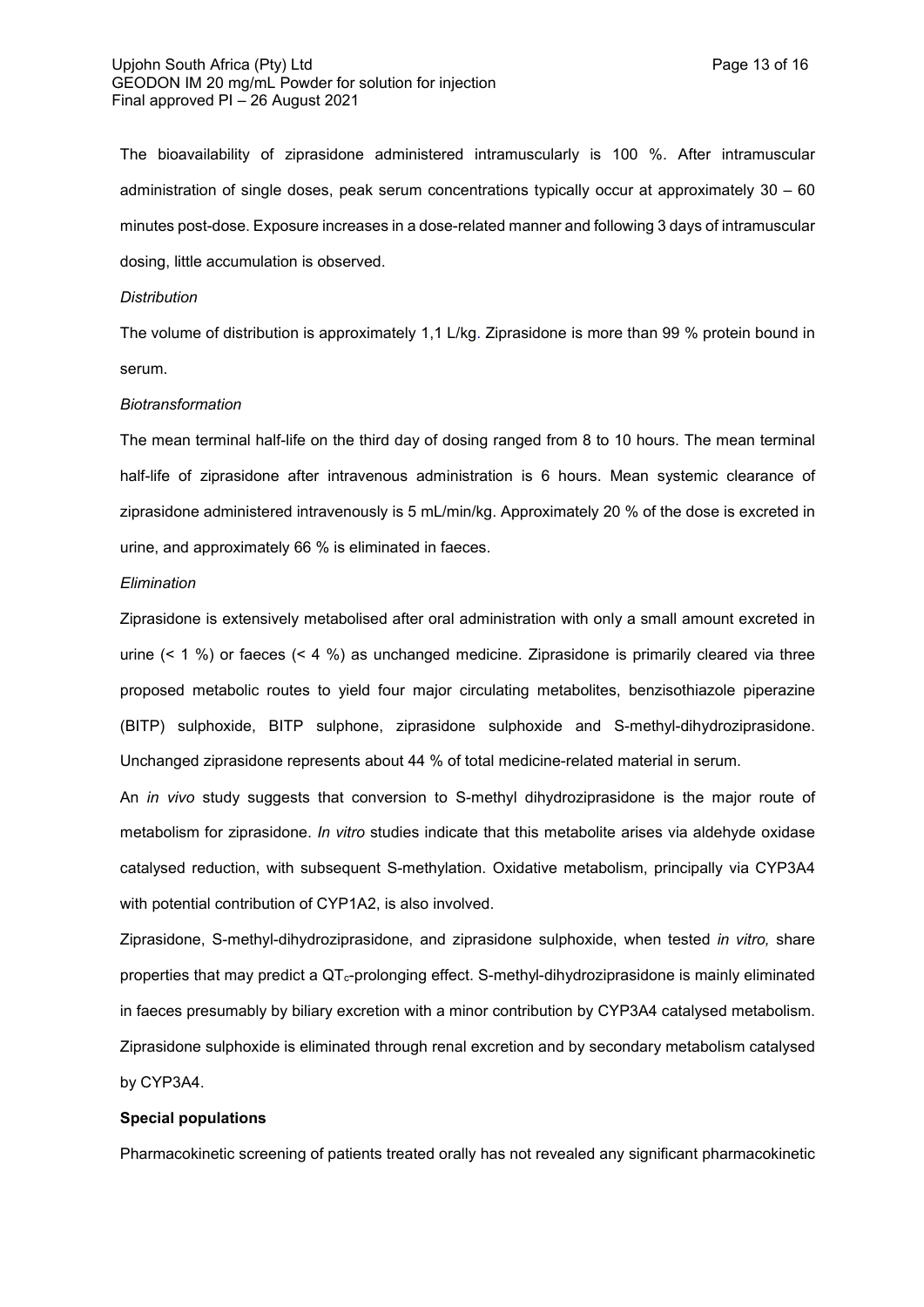differences between smokers and non-smokers.

No clinically significant age- or gender-differences in the pharmacokinetics were observed following oral administration.

#### *Renal impairment*

No marked differences in the pharmacokinetics of oral ziprasidone have been observed in patients with decreased renal function (creatinine clearance > 10 mL/min). It is unknown whether serum concentrations of the metabolites are increased in these patients.

## *Hepatic impairment*

In mild to moderate impairment of liver function (Child Pugh A or B) caused by cirrhosis, the serum concentrations after oral administration were 30 % higher and the terminal half-life was about 2 hours longer than in normal patients. The effect of liver impairment on serum concentrations of the metabolites is unknown.

## **6. PHARMACEUTICAL PARTICULARS**

## **6.1 List of excipients**

Sulphobutyl ether  $\beta$ -cyclodextrin sodium Water for injection

## **6.2 Incompatibilities**

This medicine must NOT be mixed with other medicines or solvents except PFIZER WATER FOR INJECTIONS (see section 6.6).

## **6.3 Shelf life**

36 months.

GEODON IM does not contain an antimicrobial preservative. Chemical and physical in-use stability of the reconstituted product has been demonstrated for 24 hours up to 25 °C and 7 days at  $2 - 8$  °C. However, from a microbiological point of view, GEODON IM should be used immediately. If not used immediately, in-use storage times and conditions prior to use are the responsibility of the user and would normally not be longer than 24 hours at  $2 - 8$  °C, unless reconstitution has taken place in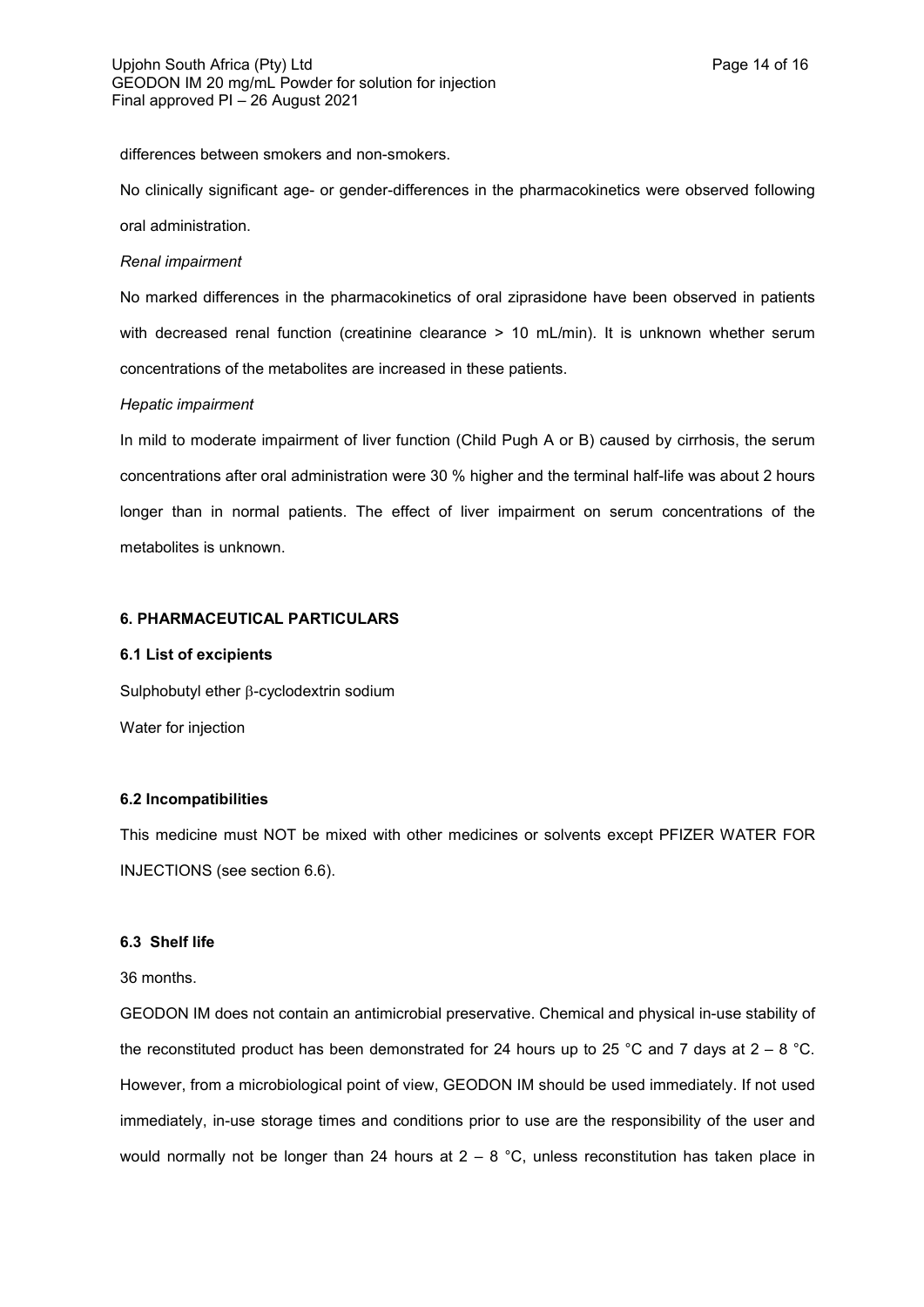controlled and validated aseptic conditions. The reconstituted solution should be protected from light.

# **6.4 Special precautions for storage**

- Store at or below 30 °C.
- Protect from light.
- Keep the container in the outer carton.
- Do not freeze.

For storage of the reconstituted product, see section 6.3.

# **6.5 Nature and contents of container**

A carton containing 1 clear glass vial of GEODON IM 20 mg/mL Powder for solution for injection, and 1 clear glass ampoule of PFIZER WATER FOR INJECTIONS.

# **6.6 Special precautions for disposal and other handling**

The contents of the vial should be reconstituted by introduction of 1,2 mL of the supplied PFIZER WATER FOR INJECTIONS affording a concentration of 20 mg GEODON IM per mL and shaking until complete dissolution has occurred (approximately one minute). Only clear solutions, free of visible particles, should be used. Only one dose (0,5 mL corresponding to the 10 mg dose, or 1 mL corresponding to the 20 mg dose), should be withdrawn from each vial and the remainder discarded.

# **7. HOLDER OF CERTIFICATE OF REGISTRATION**

Upjohn South Africa (Pty) Ltd 85 Bute Lane Sandton, 2196 South Africa Tel.: +27(0)11 320 6000 / 0860 734 937 (Toll-free South Africa)

# **8. REGISTRATION NUMBERS**

GEODON IM 20 mg/mL: 36/2.6.5/0478